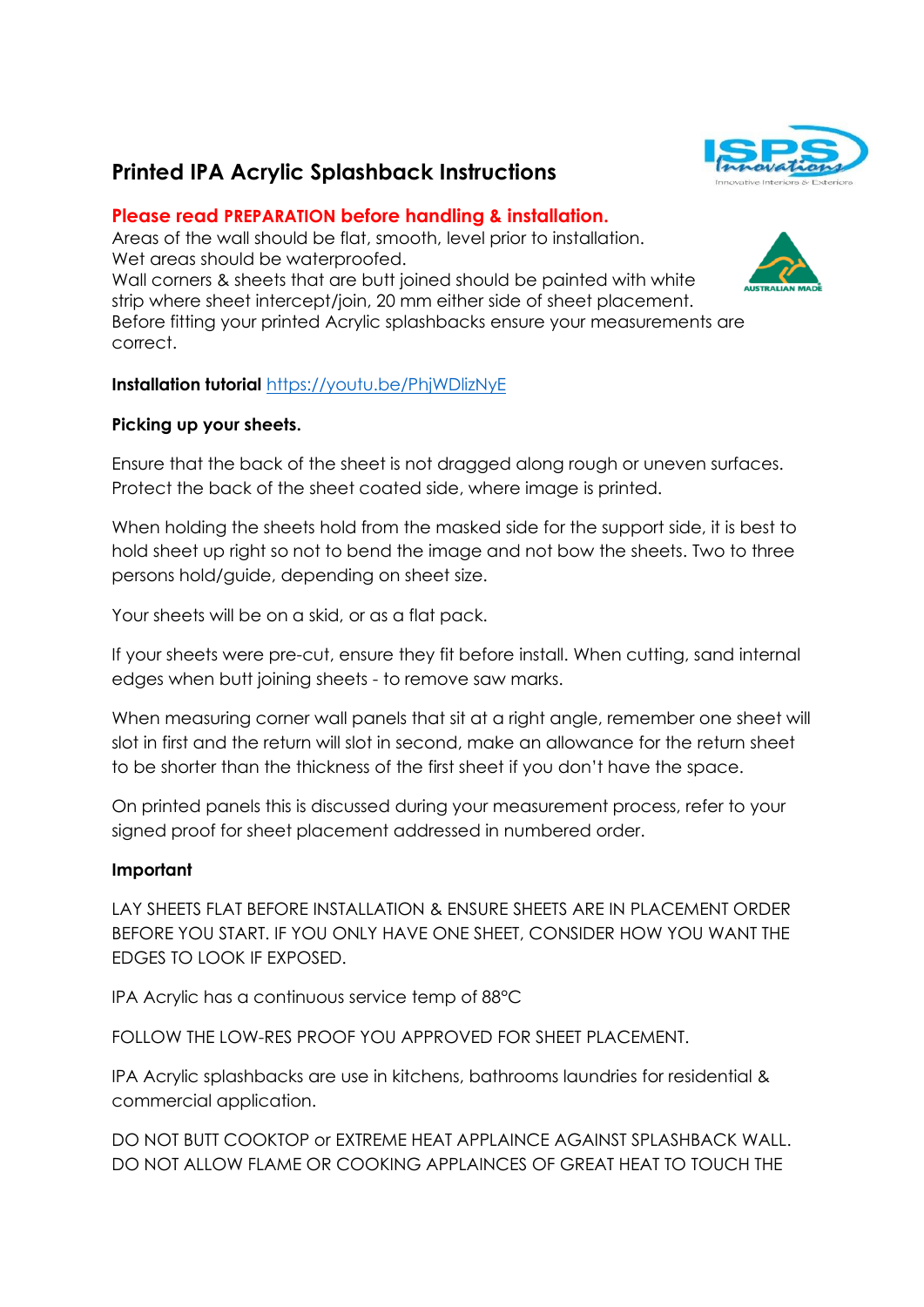IPA Acrylic sheets THIS CAN LEAD TO DAMAGE. Do not push free standing cooktops up against IPA Acrylic. Do not place IPA Acrylic behind a gas burner.

EXTREME heat cooking products like air fryers must not be pushed up to any polymer or glass splashback as this can affect the integrity of the colour or print.

IPA Acrylic IS NOT SUITABLE TO SIT DIRECTLY BEHIND EXPOSED GAS HOBS OR HOBS WHERE FLAME EXTENSION IS NOT PROTECTED - CLEAR TOUGHEND GLASS INSERTS CAN BE PROVIDED FOR LENGTH & HEIGHT OF THE AREA OR OPTIONAL STAINLESS STEEL.

# **Attention required.**

- REMINDER DO NOT CUT PRINTED SPLASHBACK SIDES, WHERE THE IMAGE FOLLOWS ONTO ANOTHER SHEET.
- ON PRINTED PANELS, WHEN TRIMMING TOPS OR BOTTOMS OF SHEETS, REMEMBER IMAGE HEIGHTS ARE ALIGNED, IF YOU HAVE TO TRIM THE HEIGHT OF TWO SHEETS, THEY SHOULD BE DONE FROM THE SAME SIDE SO IMAGE MARRIES UP.
- USE FULLY CHARGED SHARP TOOLS, WITH FINE BLADES.
- USE NEUTRAL CURE CLEAR SILICONE FOR ADHERING TO THE WALL!
- **DO NOT USE LIQUED NAILS TO INSTALL SHEETS. USE ONLY CLEAR NEUTRAL CURE SILICONE.**
- **For silicone spills** to the face of the sheet use diggers wax and grease remover. Apply solution to a soft cloth and remove silicone from the face of the sheet. Once silicone has been removed, ensure the degreaser residue is removed from the splashback by washing with soapy water, rinse and wipe splashback with a hot damp clean cloth - once residue is removed, the product will air dry and shine, do not dry polish splashbacks.
- **DO NOT USE ACETONE TO CLEAN SPLASHBACKS. Keep acidic vapours away from sheets & your hands when handling. DO NOT USE ACIDIC VARNISHES ON FLOORS, LIKE SEALANTS, OILS, - WHEN SLOW CURING VAPOURS ARE RELEASED THIS CAN DAMAGE THE COATING or THE PRINTED IMAGE**
- **DO NOT DRY POLISH SHEETS. TO CLEAN: SIMPLY WIPE WITH CLEAN DAMP CLOTH AND ALLOW IPA ACRYLIC TO AIR DRY AND SHINE.**
- Extreme heat cooking products like air fryers must not be pushed up to any polymer or glass splashback as this can affect the integrity of the colour or print.

# **Tools Required**

Measuring tape, jigsaw (fine sharp tooth blade), drill bit, electric planner, hole saw, tile wedge, straight edge, masking tape, safety goggles, sacrificial panel for cutting on. Diggers wax and grease remover for removing silicone spills.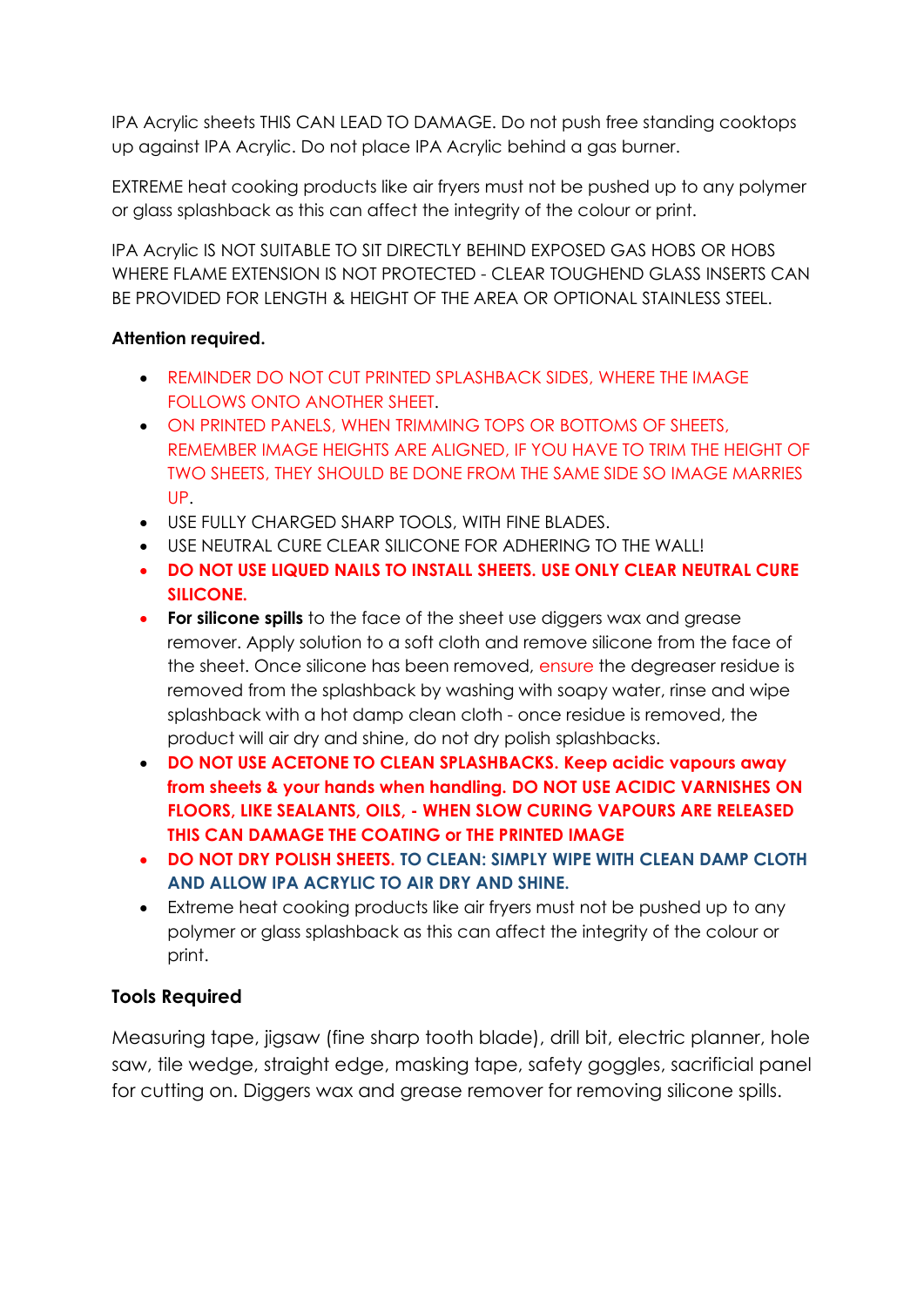# **TOOLS & PERFORMANCE**

- ALL BLADES SHOULD BE KEPT SHARP. BATTERY OPERATED TOOLS FULLY CHARGED.
- WHEN DRIILING Bonethane USE SLOW REVOLUTUION OF SPEED, ENSURE MATERIAL ARE BRACED AND NOT FLOPPY.
- CUTTING WITH JIGSAW, FINE SHARP TEETH FOR CUTTING PLASTIC.

When using a jigsaw to cut IPA Acrylic Splashbacks all cuts are to be prepared & measured accurately. Fine sharp tooth blade to cut polymer or acrylic PMMA.

Jigsaws & hole saws should be used. You can address small holes, curves, squares on IPA Acrylic splashbacks or Bonethane Sheets. The blades are narrow and can be easily inserted through a drill hole when creating squares or shapes through the sheet.

# **Glue for sheets – STRICTLY Neutral cure clear silicone**

Use neutral cure clear silicone to the back of our sheets to attach to the wall. Do not bend your IPA Acrylic splashbacks. DO not use double sided tape.

# **Where to coat wall a neutral colour**

Where sheets overlap in a corner or butt join, coat the corner a white neutral colour 20 mm wide either side (water-based paint), non-acidic paint and allow to cure 72 hours. Apply paint to the wall where sheets will be butt joined 20mm wide to rest either side of butt join.

# **The masked side is the face of the sheet.**

THIS IS THE SIDE YOU SHOULD WORK FROM ADDRESSING ALL MEASUREMENTS & CUTS, ENSURE SHEETS ARE UP RIGHT WHEN ADDRESSING MEASURMENTS AND CUTTING.

**The coated side is the back of the sheet (texture finish)**. TEXTURED SIDE- GETS FIXED TO THE WALL. When carrying the sheets be sure not to drag or bend the sheets - PROTECTING THE BACKS OF THE SHEET & EDGES FROM DAMAGE WHILST **LIFTING** 

WHEN RESTING SHEET DOWN IN PREPARATION FOR CUTTING ENSURE THE SACRIFICIAL PANEL IS LEVEL AND FLAT – FREE OF DEBREE BEFORE SHEETS ARE PLACED FLAT FOR CUTTING - LAY SHEET FLAT, MASKED SIDE UP, IN PREPARATION FOR CUTTING.

• Be mindful when resting or storing your sheets not to scratch the back of your printed sheets. Ensure they are away from toxic environments; this includes oil decking materials that omit even after 72 hours curing.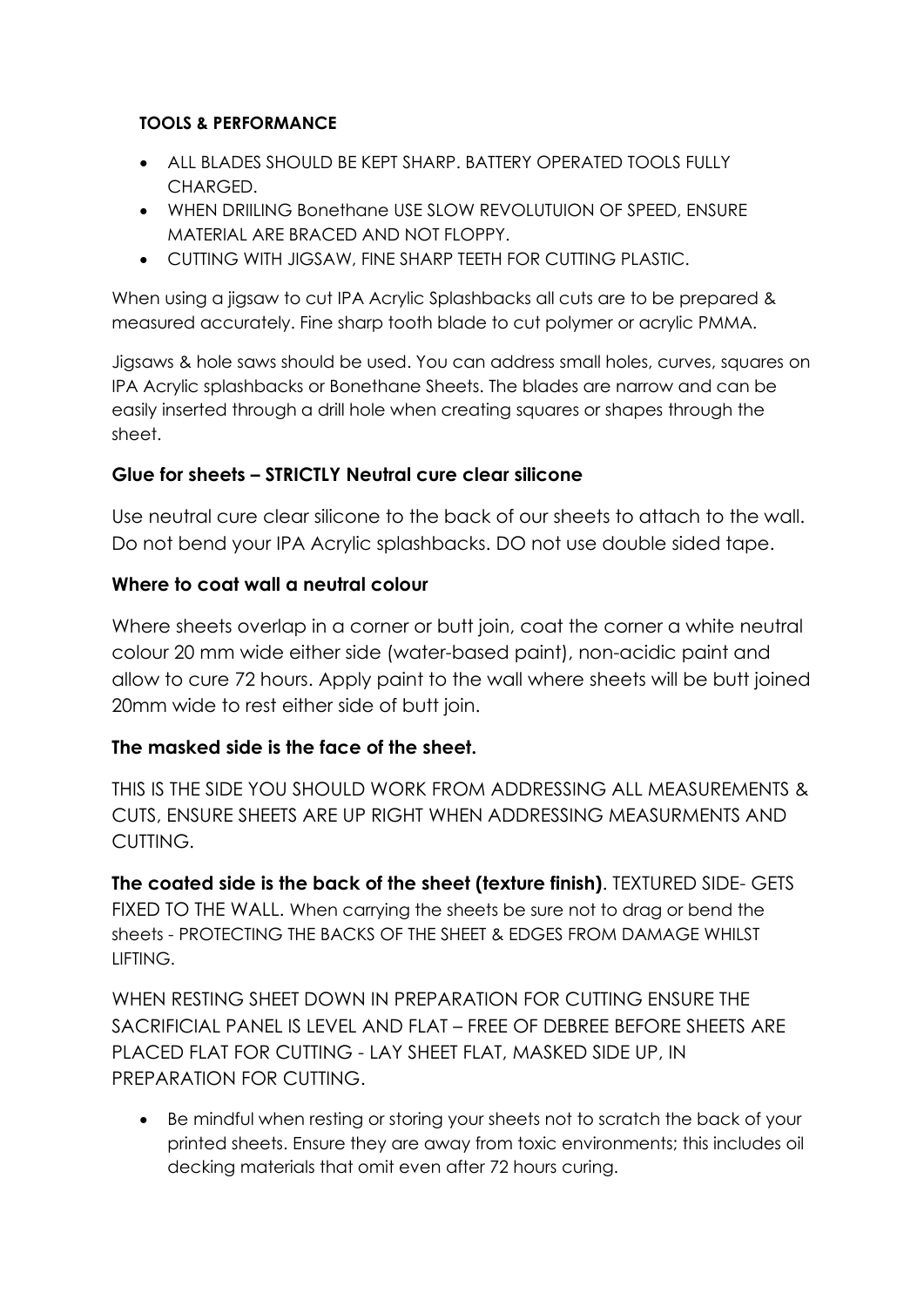- Being printed panels ensure sheets are right way up, masked side up when addressing all measurements and cut outs. If you have multiple printed sheets refer to your sheet placement for installation, this is your low-res pdf proof. Your sheets will be in numbered order.
- After you confirm your sheet fit to the wall, it is best to apply silicone to the wall. Before you put up panels peel the masking back from the edge of the sheet approximately 200 mm to align image with next sheet. Once sheets are fixed you can remove masking.

**Going over tiles** IPA Acrylic can go over tiles. Ensure your water proofing is intact before placement of your IPA Acrylic splashbacks, clean the tiled area thoroughly removing grime. Then wash residue & ensure wall face is free of residue. Following the same preparation instructions for installation, you are ready for installation.

NOTE : When going over the face of tiles it is best to silicone wall grout lines vs the back of the IPA Acrylic. This will improve sheet adhesion & grip to the tile. REMINDER: be sure to coat the wall either side 20mm for corner overlap and butt joins.

TIP: When going over tiles take into consideration the thickness of the profile as this will double the profile edge. You may need an insert up to 12mm thick to cap profile.

### **How to cut & drill IPA Acrylic Splashbacks.**

To prevent chipping of the splashback, it is useful to use masking tape on the masked face of the sheet where you are going to cut. Mark your measurements on the masking tape.

Using clamps (optional), secure your splashback and check measurements once applied with your straight edge, use a power jigsaw to address your cuts after you measure and mask your cuts. After cutting an edge it is advised to sand back the saw marks on the profile edge if you are butt joining.

**Cutting with Jigsaw:** Use a jigsaw with fine sharp teeth. Holding tool firm and steady slide through the cut. Do not force the jigsaw, let it glide. Ensure the sheet is braced and level to prevent cracking, splitting, or damaging the digital image to the rear. After cutting your sheet it is advised to sand the edges if butt joining. ENSURE SHEET IS LEVEL AND FLAT FOR CUTTING.

#### **Addressing long cuts**

When addressing long cuts, it is important not to stop and start during the cut as this can compromise the image on the underside. Address cut in one go. Ensure the cutting teeth are fine and sharp suitable for cutting polymer & fully charged.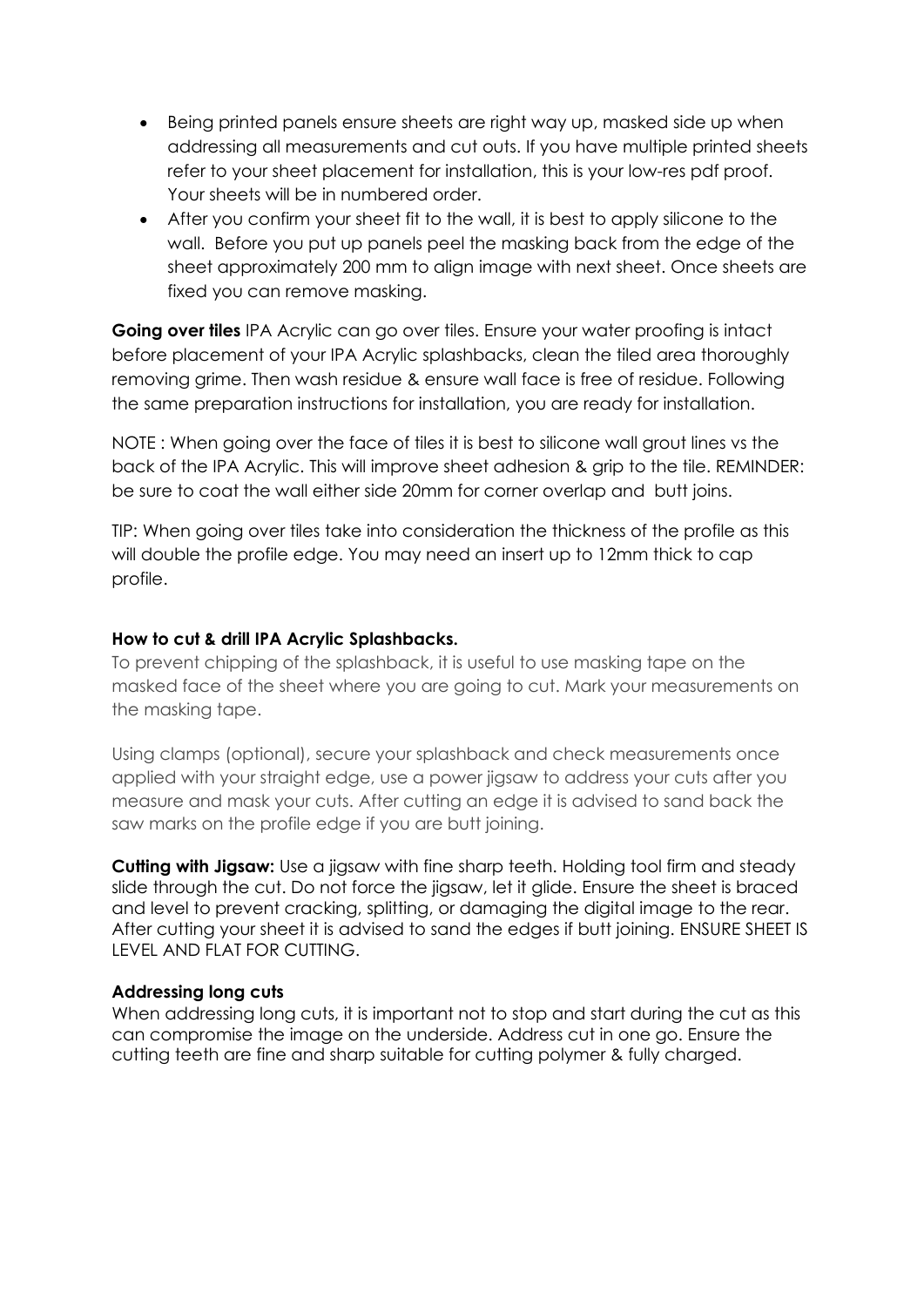#### **Butt Joining**

When butt joining sheets to create seamless finish, you can give a light sand to internal edge, removing saw marks, those edges can be butt joined together. It is important that the wall is level to achieve this finish. Also take note of your floor levels for floor to ceiling sheets as sometimes floor tiles can be raised by a few mm or ceilings can be out making the sheets not line up on tops and bottoms.

#### **Corners Sheets.**

If you have an area like a shower or feature wall that has a return. Slot the first sheet to butt up to the corner once measured, then slot second sheet to overlap this corner. In some cases, if you don't have space for the exterior edge you may need to lose the thickness of the sheet for overlapping.

If your sheets are pre-cut just check that measurements fit correctly before applying silicone.

With printed panels these have been designed to exact measurements you have provided.

It is advised to coat the internal corners of your wall white approximately 20 mm either side of the corner.

#### **When measuring panel placement for floor to ceiling.**

When measuring take into consideration the floor tile level and ceiling if placing panels floor to ceiling. If you have a tile on your floor slightly raised and you miss it, it can create unevenness, so always check panels, and ensure bracing for best possible result.

#### **DRILLING**

Firmly support Bonethane sheeting when cutting & drilling. This will minimize chipping, cracking, blow outs or damaging the rear of the printed panel. Drilling should be a slow revolution with steady pressure.

### **DRILL DESIGNS**

If the proper drill, drill speed, & feed rate are being used, continuous spiral chips or ribbons will form. For larger diameter drills, slower rotating speeds will give the best results.

### **HOLE CUTTING Get a hole saw that cuts polymer (fine sharp teeth)**

#### **When measuring hole cut out for taps**

- 1. Always work from one side of the sheet when addressing cut outs. You can work from both sides if you are confident.
- 2. determine the diameter of the cut out for your shower head or tap holes.
- 3. measure from the edge to the centre of the diameter, then measure from the bottom (or top- optional) to the centre of the diameter.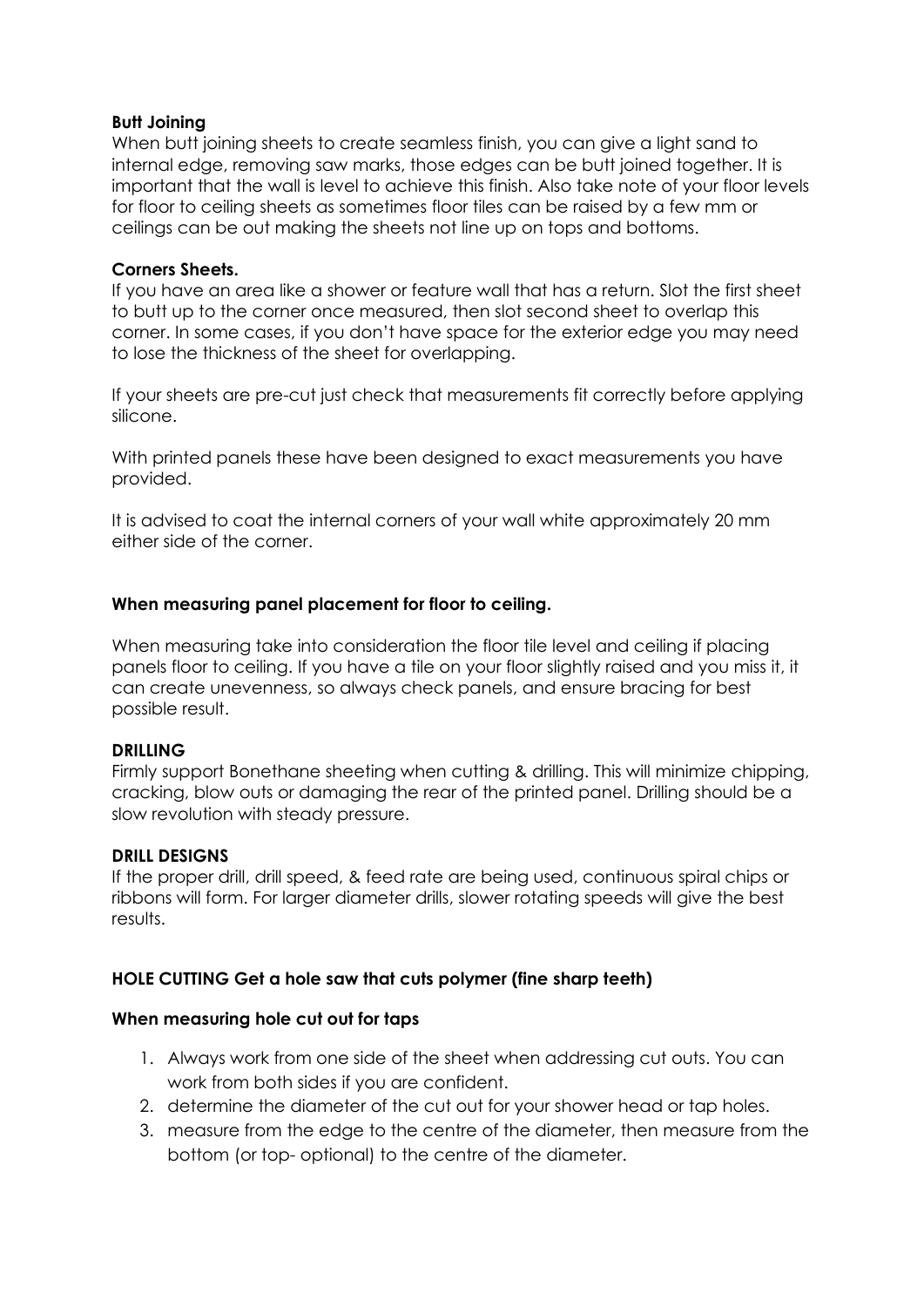- 4. Use the shower or tap head bit to trace the diameter cut out onto the sheet (masked side), you hole cut out should be 5 mm smaller than the covering plate.
- 5. Use a square measuring tool to ensure this rests centred
- 6. Follow the instructions for cutting out holes.

Address preliminary hole, prior to hole saw cut out. At the centre of the diameter, use a drill bit 2mm in thickness, drilling through sheet, steady slow revolution, so not to crack or burn into product. Once preliminary hole is addressed use hole saw and follow hole saw instructions that appear with your tools you have purchased. Sheet needs to be level and flat for this action. Insert the hole saw drill bit into the predrilled hole and address the diameter cut out for shower head, taps or pipes.

Ensure the sheet is braced and on a level surface.

## **Power outlet cut outs**

## **Work on the masked side of the sheet when measuring, this is the face**

- 1. Always work from one side when measuring cut outs or holes. You can work both sides if you are confident. Always double check your measurements before cutting. Ensure printed sheets are the right way up and in the correct numbered order.
- 2. Measure from the edge of the wall to the centre of the outlet.
- 3. Measure from the bottom (or top optional) of the wall to the centre of the outlet.
- 4. Once you locate the centre of the outlet, trace the cover template onto the sheet face to the centre, then draw another rectangle 5 mm smaller within that rectangle.
- 5. Ensure the power hole you cut is not greater than the cover plate. The covering plate will hide the hole cut.
- 6. Use a square to ensure this sits centred.
- 7. Drill 4 holes at each corner of the smaller rectangle.
- 8. Apply masking tape around the traced line edge you are going to cut with the jigsaw, this will protect the face of the sheet from being scratched by the jigsaw.
- 9. insert the jigsaw blade in hole and cut out hole to achieve the power hole cut out. The covering template should be greater than the second traced rectangle and will cover the hole.

Follow instructions for silicone application. make sure it is a waterproof silicone used for kitchen & bathroom areas (neutral cure - clear)

• **TIPS SILICONE:** cut nozzle on an 3mm/5mm angle. Work upwards or forwards when applying silicone in a grid format to either the sheet or wall. When caulking always remove excess silicone keeping neat straight line. Ensure you have a wet cloth and cloth with the diggers wax & grease remover. If you're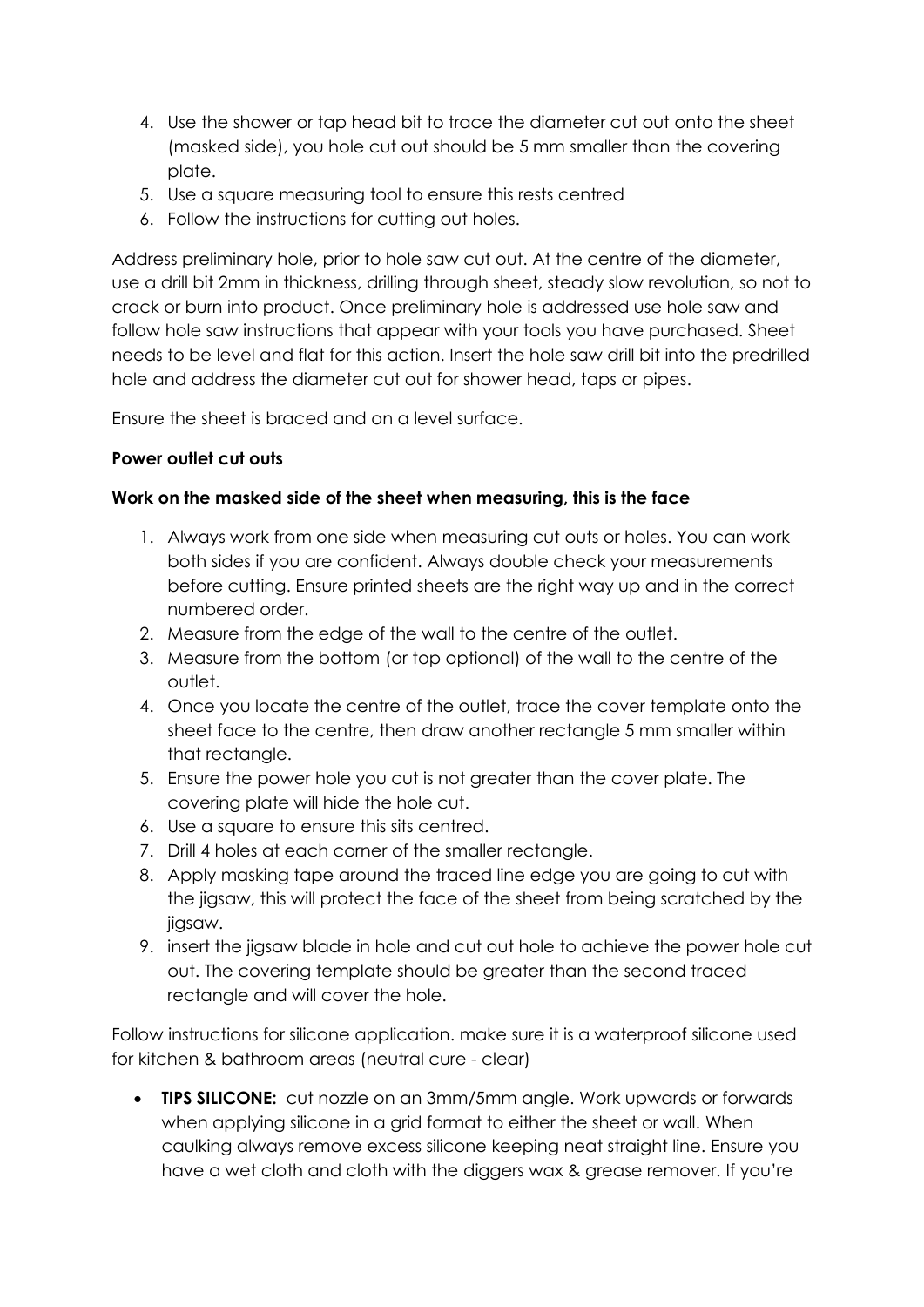faced with accidental spill of silicone on the sheet face, apply diggers wax and grease remover to a clean cloth, wipe effected area, repeat process if you must. Then simply rinse residue with warm soapy water, rinse residue again and wipe with clean hot damp cloth, **NO DRY POLISHING**! **IPA Acrylic Polymer splashbacks will air dry and shine.**

### **Applying neutral cure clear silicone to sheet or wall.**

When applying silicone. Cut nozzle on a 5mm angle or greater. Apply silicone 60 mm from edge of the wall or sheet, so silicone does not bleed through edge. Silicone can be applied vertically from the top then horizontally creating a grid of squares around 10 to 15 cm width & length ways. No thicker than the nozzle, less space on smaller sheets.

Remember to peel back masking to butt join sheets when marrying up image alignment. By placing silicone on the wall, it is less messy with the larger panels and allows you to align the image correctly.

After clear silicone grid process, mount IPA Acrylic splashbacks onto wall, inserting cables, or tap holes through the cut outs, securing tile wedges / bracing around the selected perimeter, leave tile wedges/bracing overnight. You may require masking tape for further support to hold in place while curing.

**USE:** neutral cure clear silicone to the backs of your IPA ACRYLIC sheeting not double-sided tape.

Peel off protective film from IPA Acrylic splashbacks face, once installation is up and secure for curing. Please refer to "Care Do's" for keeping IPA Acrylic bright & beautiful.

#### **LET'S INSTALL**

#### **Before you install.**

Ensure that wall is level and flush forming even flat surface for placement.

Ensure your wall is prepared correctly.

As you have premeasured your panels cut to size, simply check that measurements are correct before addressing any further cut outs or shaping and that the sheet is the right way up before shaping or addressing any further cut outs.

Measure the length and height of the space for your splashback. Mark up these measurements onto your IPA Acrylic splashbacks sheet using the masking tape.